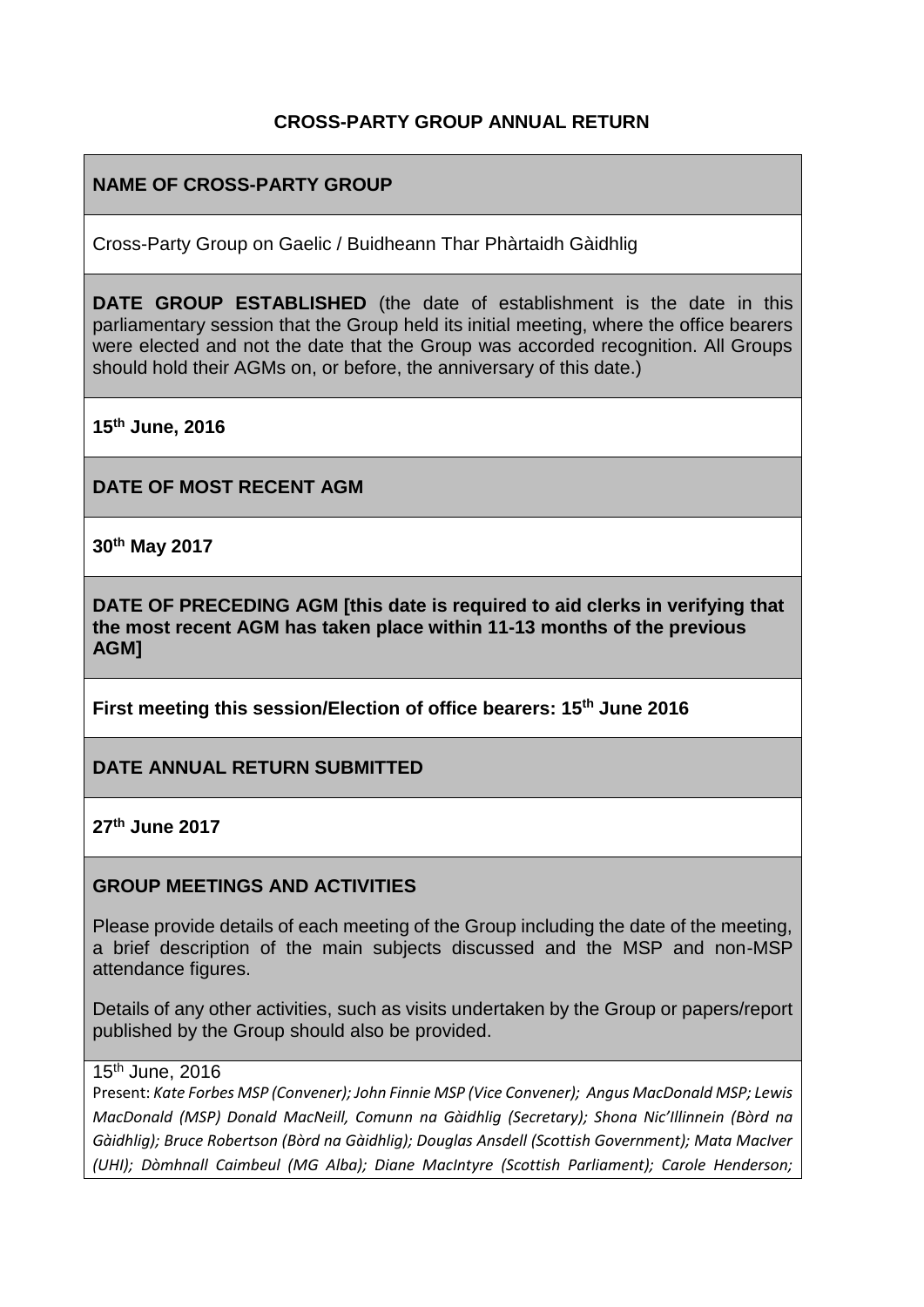*Duncan Henderson; Steven MacÌomhair (Bòrd na Gàidhlig); Maeve MacKinnon (Foghlam Alba); Ruairidh MacIntyre (Scottish Government); Beathag Mhoireasdain – simultaneous interpretation.*

Business: Election of office bearers; Bòrd na Gàidhlig – issues update; Gaelic Education conference – verbal report; BBC Royal Charter renewal – update and request for CPG support in consultation.

#### 30th November, 2016

Present: Kate Forbes MSP (Convener); Angus MacDonald MSP; Rhoda Grant MSP; Calum Iain Macleod, Comunn na Gàidhlig (Asst. Secretary); Shona Nic'Illinnein (Bòrd na Gàidhlig); Allan Macdonald (Bòrd na Gàidhlig);Mona Wilson (Bòrd na Gàidhlig); Steven Maciver (Bòrd na Gàidhlig); Mata MacIver; Dòmhnall Caimbeul (MG ALBA); Iain MacLeòid (An Comunn Gàidhealach); Iain Moireasdan (An Comunn Gaidhealach); Sheila Carvel (GME); Ceitidh Mhoireach (Cearcall Comhraidh Dhun Eideann); Wilson MacLeoid (Oilthigh Dhùn Èidinn); Coinneach MacÌomhair (Comunn na Gàidhlig); Joan Esson (Education Scotland HMI); Dòmhnall MacGhillemhoire (Stòrlann); Carole Henderson (Parent); Ruairidh MacIntyre (Scottish Government); Magaidh Wentworth (Comann nam Parant); Doileag NicLeoid – simultaneous interpretation*.* For items 7, 8 and 9 only, Donald MacNeill (Comunn na Gàidhlig); Donald Morris (Comunn na Gàidhlig) and Iain Macaulay (Comunn na Gàidhlig).

Business: Draft National Gaelic Language Plan – verbal update on timetable; Statutory Guidance on Gaelic Medium Educaiton – verbal update; Early Years Strategy – verbal update; Membership of Bòrd na Gàidhlig – verbal update; BBC Royal Charter renewal – verbal update; Unesco status for Gaelic in the Western Isles – presentation/discussion; Gaelic 4 Parents – presentation/discussion; Spòrs Gàidhlig – presentation/discussion; Gaelic Education – questions/discussion.

### **MSP MEMBERS OF THE GROUP**

Please provide names and party designation of all MSP members of the Group.

Kate Forbes (SNP);

John Finnie (Green);

Angus MacDonald (SNP);

Lewis MacDonald (Lab.);

Rhoda Grant (Lab.);

Donald Cameron (Con.);

Willie Rennie (LibDem.)

### **NON-MSP MEMBERS OF THE GROUP**

For organisational members please provide only the name of the organisation, it is not necessary to provide the name(s) of individuals who may represent the organisation at meetings of the Group.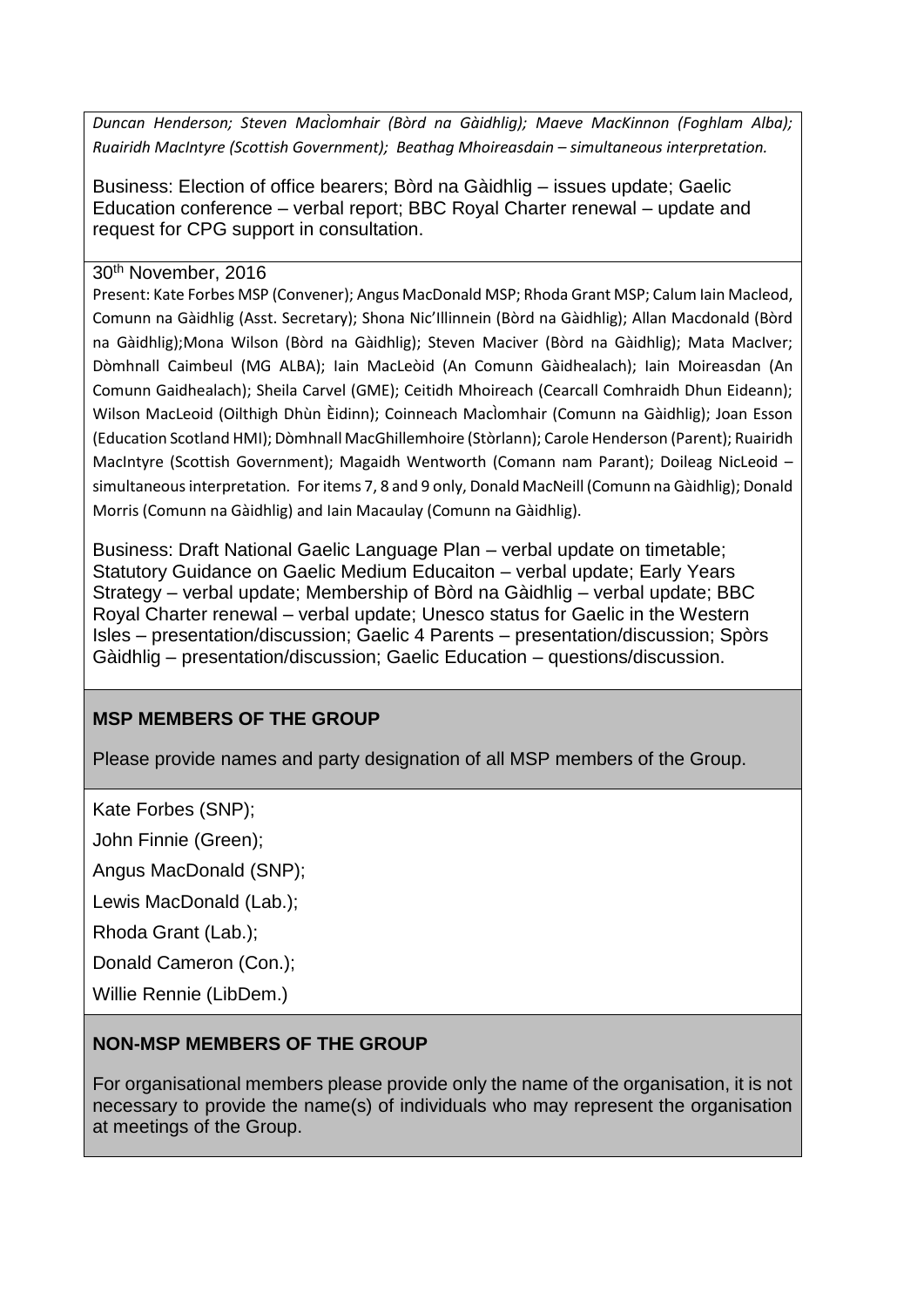| <b>Individuals</b> | Carol Henderson                                                                                                                                                                                                             |
|--------------------|-----------------------------------------------------------------------------------------------------------------------------------------------------------------------------------------------------------------------------|
| Organisations      | Comunn na Gàidhlig;<br>Bòrd na Gàidhlig;<br>Comhairle nan Leabhraichean;<br>The Highland Council;<br>Comhairle nan Eilean;<br>An Comunn Gàidhealach;<br>MG Alba;<br>Cearcall Còmhraidh Fiobha;<br>UHI; Fèisean nan Gàidheal |

# **GROUP OFFICE BEARERS**

Please provide names for all office bearers. The minimum requirement is that two of the office bearers are MSPs and one of these is Convener – beyond this it is a matter for the Group to decide upon the office bearers it wishes to have. It is permissible to have more than one individual elected to each office, for example, co-conveners or multiple deputy conveners.

| Convener               | <b>Kate Forbes MSP</b> |
|------------------------|------------------------|
| <b>Deputy Convener</b> | John Finnie MSP        |
| Secretary              | Bòrd na Gàidhlig       |
| <b>Treasurer</b>       | N/A                    |

### **FINANCIAL BENEFITS OR OTHER BENEFITS RECEIVED BY THE GROUP**

Please provide details of any financial or material benefit(s) received from a single source in a calendar year which has a value, either singly or cumulatively, of more than £500. This includes donations, gifts, hospitality or visits and material assistance such as secretariat support.

Details of material support should include the name of the individual providing support, the value of this support over the year, an estimate of the time spent providing this support and the name of the organisation that this individual is employed by / affiliated to in providing this support.